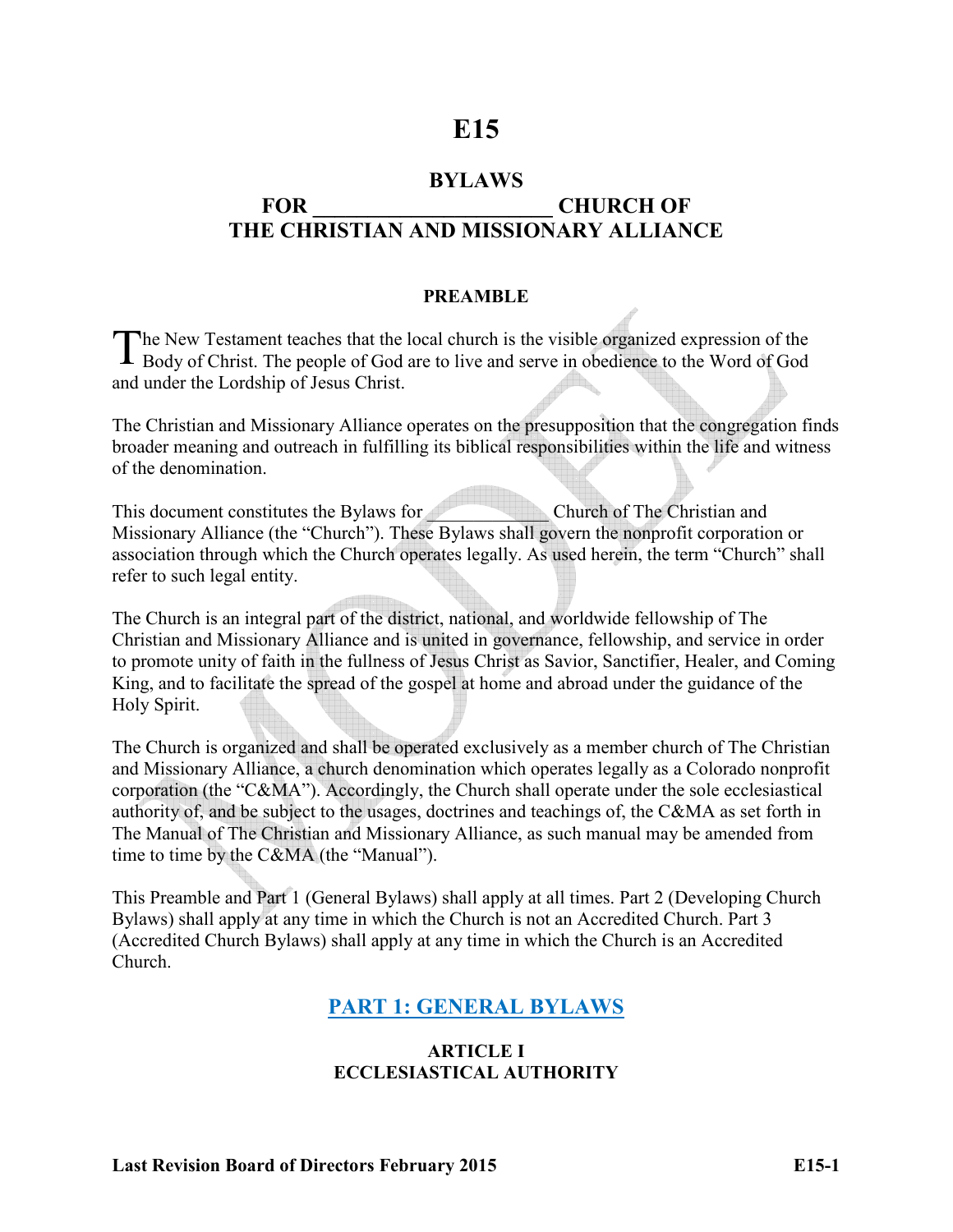The ecclesiastical *authority of the C&MA* shall be exercised through the district of the C&MA having jurisdiction over the Church, as such district may be determined from time to time by the C&MA (the "District"). Without limiting the foregoing, the District shall at all times have the responsibility to determine the status of the Church as either a "Developing Church" or an "Accredited Church" in accordance with and subject to the requirements of the Manual.

#### **ARTICLE II MEMBERSHIP**

**Section 2.1. Members.** The Church shall have an Ecclesiastical Member and General Members. Subject to the rights granted to the Ecclesiastical Member in these bylaws, the qualifications, rights, and manner of admission for the General Members shall be set forth in these bylaws.

**Section 2.2. Ecclesiastical Member.** The District shall be the Ecclesiastical Member of the Church. The voting rights of the Ecclesiastical Member and the ecclesiastical authority of the District may be exercised by such person or committee as the bylaws, constitution or other governing instrument of the District may prescribe or, in the absence of such provision, as the executive committee of the District may determine.

**Section 2.3. General Members.** The Committee on Membership shall approve an individual as a General Member upon a determination that the individual satisfies the following:

- Confession of faith in Jesus Christ and evidence of regeneration.
- Belief in God the Father, Son, and Holy Spirit; in the verbal inspiration of the Holy Scriptures as originally given; in the vicarious atonement of the Lord Jesus Christ; in the eternal salvation of all who believe in Him and the eternal punishment of all who reject Him.
- Acceptance of the doctrines of the Lord Jesus Christ as Savior, Sanctifier, Healer, and Coming King as defined in relevant C&MA materials.
- Full sympathy with the mission and core values of The Christian and Missionary Alliance, and cooperation by systematic support of its work.
- A personal commitment to this fellowship which shall be demonstrated by such outward signs as regular attendance at its functions, regular giving of tithes and offerings in support of the local program as well as C&MA Missions, availability for local ministry assignments, and maintaining unity through the practice of speaking well of the Church and its leaders as well as that of setting differences quickly in the spirit of Matthew 5:23– 24 and 6:14–15.
- Agreement to abide by the *Uniform Policy on Discipline, Restoration, and Appeal of The Christian and Missionary Alliance* (see *Manual).*

**Section 2.4. Removal.** General Members may be removed from membership by the Committee on Membership under one or more of the following circumstances:

- Submission of a written letter of resignation to the elders of the Church.
- Failure to meet the qualifications of membership as stated above as determined by the governance authority (in consultation with the Committee on Membership, if any).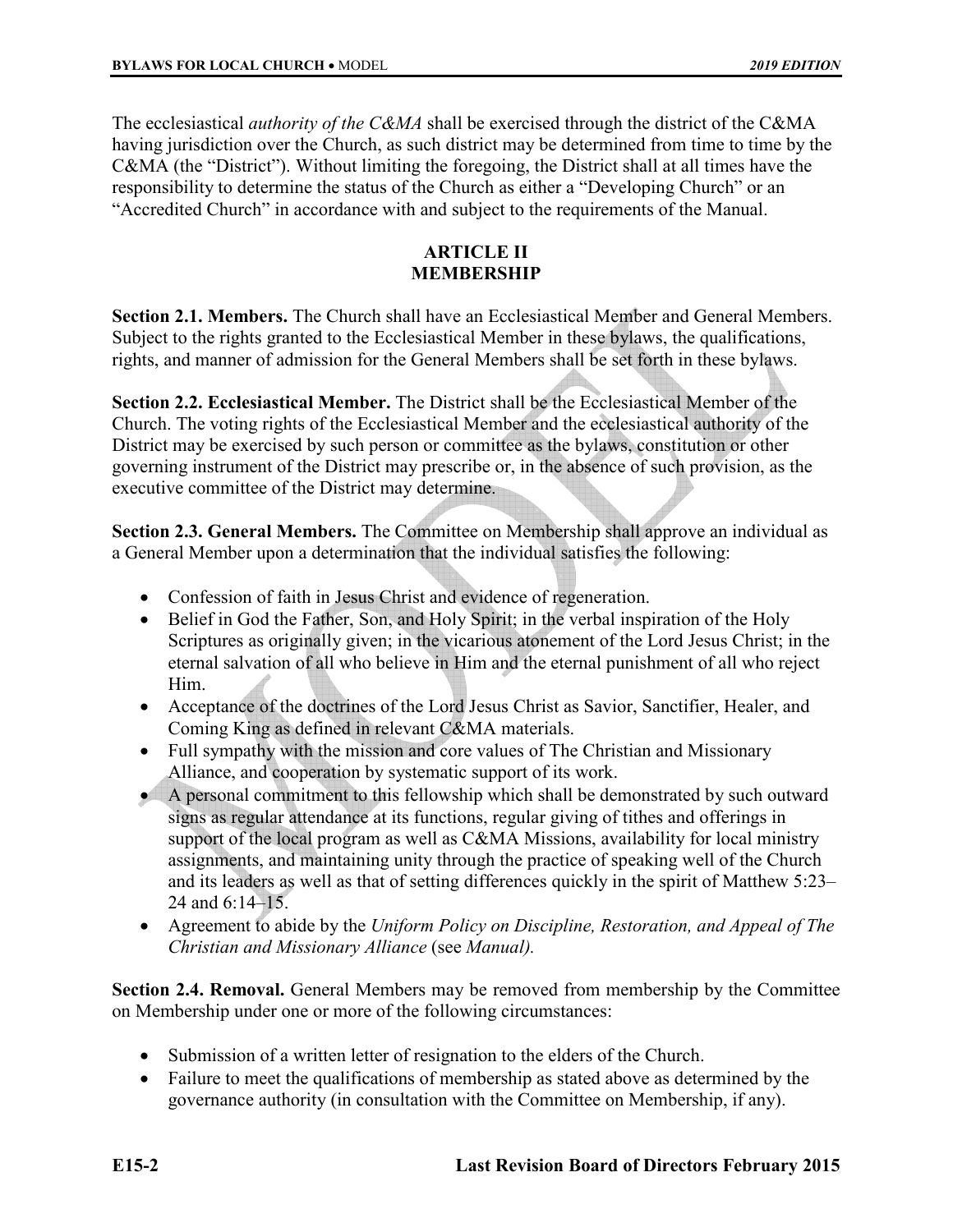Disciplinary action taken under the *Uniform Policy on Discipline, Restoration and Appeal of The Christian and Missionary Alliance*.

An appeal of decisions made to remove a person from membership for reasons of qualification or a disciplinary action may be submitted to the district superintendent within 30 days of the action.

#### **ARTICLE III ORDINANCES**

Baptism and the Lord's Supper are recognized as the two ordinances of the Church.

Believers' baptism by immersion is taught and practiced as the scriptural mode. The pastor or other elders shall oversee baptism. They shall provide the instruction about baptism and shall administer the baptisms themselves or choose other spiritually respected people to do these ministries.

The Lord's Supper is administered regularly. The pastor or other elders shall oversee Communion. They shall provide the instruction about Communion and shall administer the Communion themselves or choose other spiritually respected people to do these ministries.

## **ARTICLE IV BIBLICAL CHARACTER AND STANDARDS**

**Section 4.1. Exercise and Expression of the Church's Biblical Beliefs.** As described in the Preamble, the Church is a Christian community of faith that exists to exercise and express its biblical beliefs within the broader community of the C&MA. These beliefs are grounded in a shared understanding of Holy Scripture including those beliefs and standards specifically addressed in the Manual. The Church exercises and expresses its biblical beliefs and standards in the following ways:

- a) *As a Community.* The Church understands that the local church is the visible organized expression of the Body of Christ and that the local church finds broader meaning and outreach in fulfilling its biblical responsibilities within the life and witness of the denomination. In addition, those who participate in the life of the Church, including the Church's members and employees, are following the biblical command to live out their faith in community and association with other believers. Accordingly, the Church community is itself an exercise and expression of the Church's biblical beliefs and standards.
- b) *Through its Activities.* The Church believes that all Church activities, including the responsibilities of every Church member and employee, should be rendered in service to God as a form of worship. Therefore, the Church as a community of faith exercises and expresses its biblical beliefs and standards in every activity, action, and responsibility.

**Section 4.2. Standards for Church Activities and Facilities.** The Church shall engage in activities and use its facilities solely to exercise and express the biblical beliefs of the Church and the C&MA and to further the mission of both. In furtherance of this mission, the Church may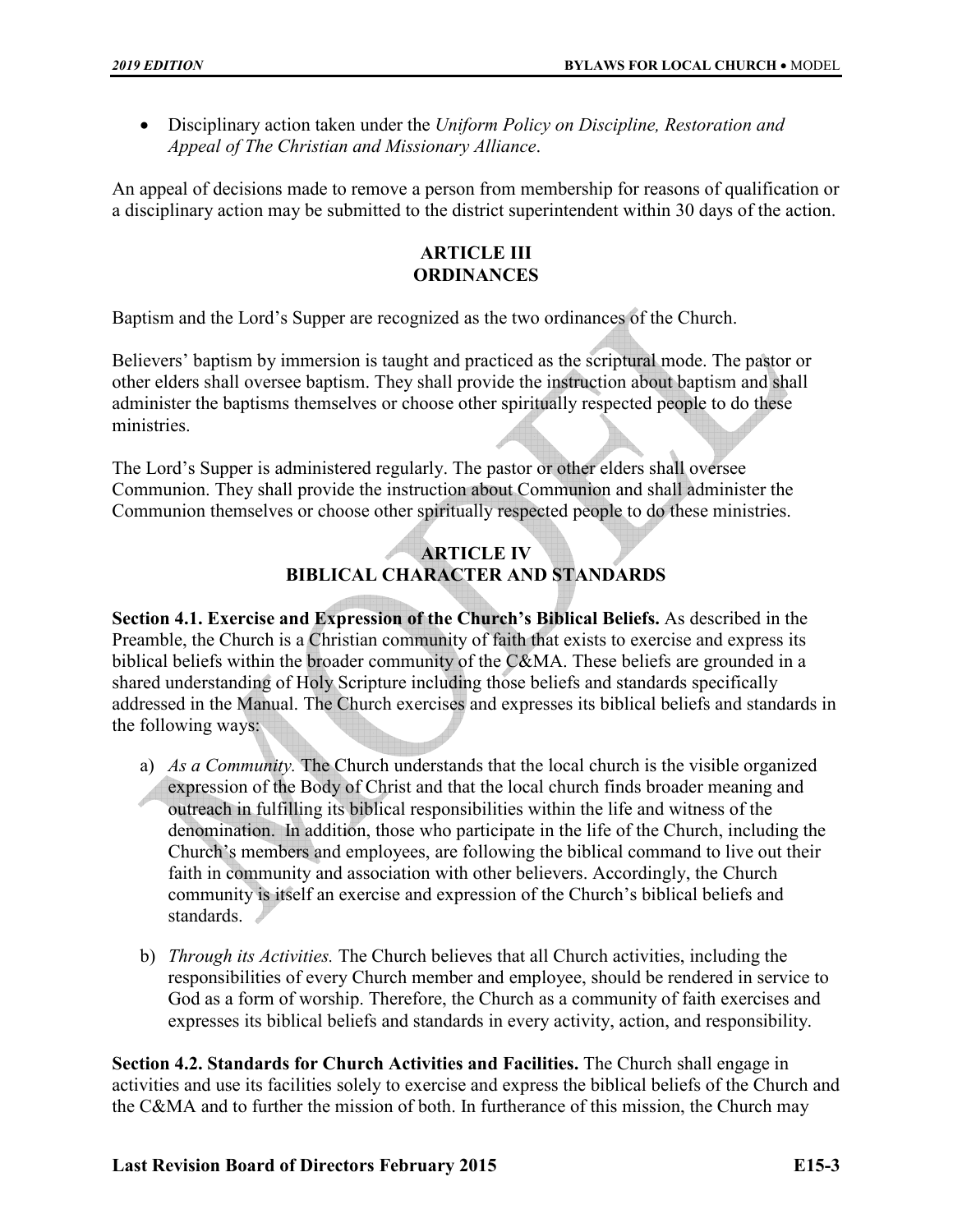provide services or goods to, and may allow use of its facilities by, other groups and persons who are not members of the Church. But no Church activity, nor any use of Church facilities by another group or person, may be conducted or permitted if the Church determines that such activity or use expresses a message of support by the Church for any view contrary to the biblical beliefs of the Church and the C&MA. The determination as to whether any particular activity or use of Church facilities is not permitted requires both spiritual discernment and an understanding of C&MA beliefs and standards which are applied to each particular circumstance. Such determination shall be made in conformance with this discernment and these beliefs and standards in the sole discretion of the spiritual leaders of the Church designated by either the governance authority of the Church or the senior pastor and elders. With respect to uses by other groups or persons, the Church may consider without limitation both the content of the proposed activities and whether the group or person is generally perceived as advocating views contrary to the biblical beliefs of the Church and the C&MA.

#### **ARTICLE V OTHER GENERAL BYLAWS**

**Section 5.1. Governance Authority.** Subject to these Bylaws, the governance authority of the Church shall with respect to the Church have the corporate authority of the board of directors (or trustees) under applicable nonprofit corporation law.

**Section 5.2. District Support.** The Church shall from inception give to the District budget in accordance with the established formula as established in the District bylaws or else beginning with one percent and increasing 1 percent each following calendar year up to the full percentage unless as otherwise determined by the District.

**Section 5.3. Severability.** The invalidity of any provision of these Bylaws shall not affect the other provisions hereof, and in such event these Bylaws shall be construed in all respects as if such invalid provision were omitted.

#### **ARTICLE VI AMENDMENTS**

**Section 6.1. Constitution.** The Uniform Constitution for Accredited Churches (the "Constitution") may be amended only in accordance with the applicable provisions set forth in the Manual. The Constitution as amended from time to time shall take priority over any inconsistent provision in the Preamble and Parts 1 and 3 of these Bylaws at any time in which this Church is an Accredited Church. Upon any amendment of the Constitution, the Ecclesiastical Member shall be deemed to have made the same amendment to these Bylaws.

**Section 6.2. Policy.** The Policy for the Governance of a Developing Church (the "Policy") may be amended only by the C&MA. The Policy as amended from time to time shall take priority over any inconsistent provision in the Preamble and Parts 1 and 2 of these Bylaws at any time in which this Church is a Developing Church. Upon any amendment of the Policy, the Ecclesiastical Member shall be deemed to have made the same amendment to these Bylaws.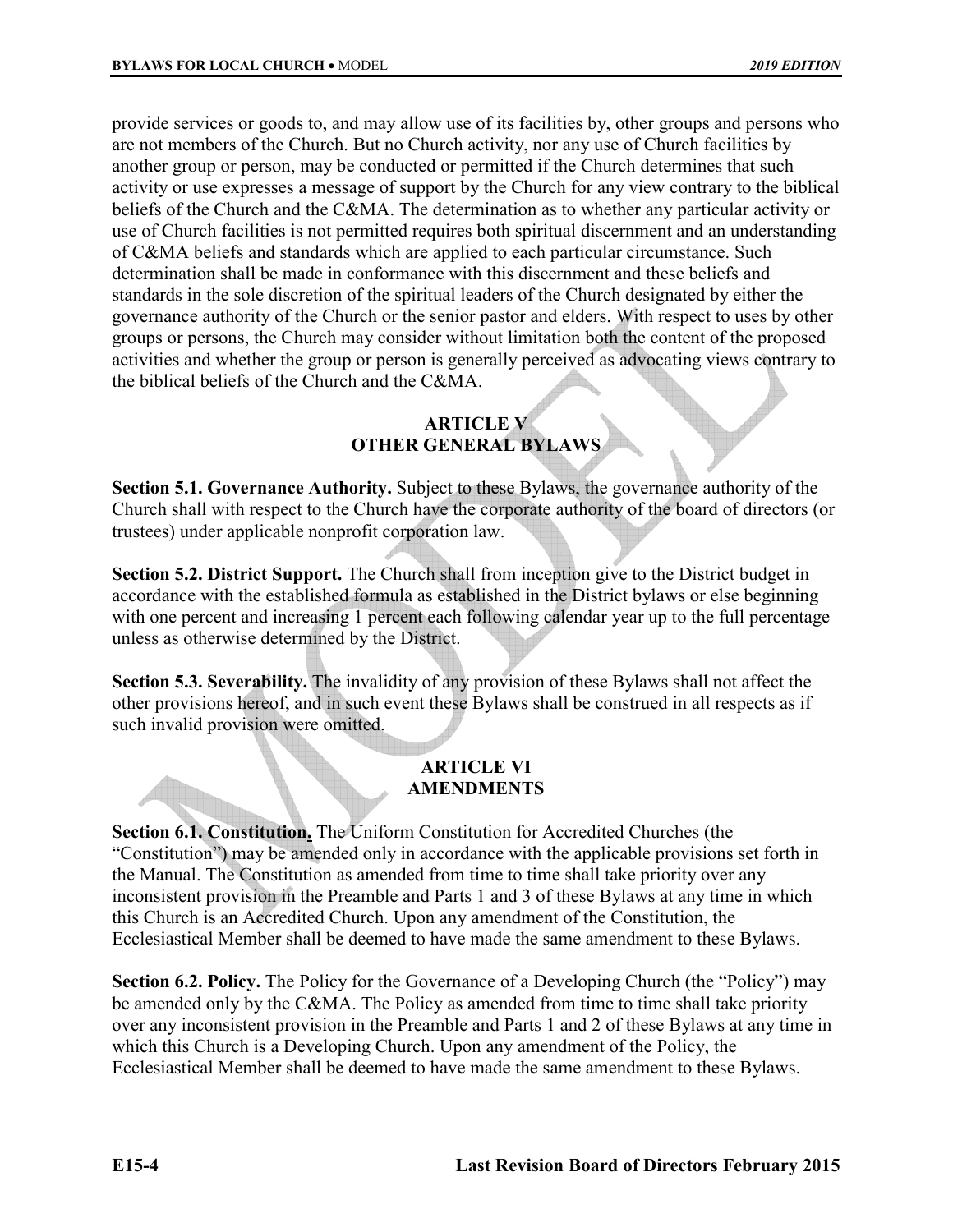**Section 6.3. Preamble and General Bylaws.** The Preamble and Part 1 of these Bylaws may be amended only by the Ecclesiastical Member, provided that no such amendment may be inconsistent with any provision of the Manual applicable to member churches of the C&MA or with any provision of the Policy.

**Section 6.4. Developing Church Bylaws.** Part 2 of these Bylaws (Developing Church Bylaws), other than the Policy, may be amended only by the Ecclesiastical Member, provided that no such amendment may be inconsistent with any provision of the Manual applicable to developing churches of the C&MA or with any provision of the Policy.

**Section 6.5. Accredited Church Bylaws.** Part 3 of these Bylaws (Accredited Church Bylaws), other than the Constitution, may be amended by a two-thirds majority of the votes cast at any official business meeting of the General Members, provided that no such amendment may be inconsistent with any provision of the Manual (including the Constitution) applicable to accredited churches of the C&MA. A copy of any amendments to Part 3 shall be provided to the Ecclesiastical Member. In addition, the Ecclesiastical Member may amend Part 3, but only to incorporate amendments to the Constitution pursuant to Section 5.1.

# **PART 2: DEVELOPING CHURCH BYLAWS**

At any time in which this Church is a Developing Church, the Preamble, Part 1 and this Part 2 (Developing Church Bylaws) shall include and are subject to the Policy for the Governance of a Developing Church, which document as amended from time to time by the C&MA is incorporated herein by this reference.

### **ARTICLE I MEMBER VOTING RIGHTS/MEETINGS**

**Section 1.1. Members.** The Ecclesiastical Member shall have the sole authority to elect and remove all members of the Advisory Committee of the Church. The General Members shall not have voting rights.

**Section 1.2. Meetings.** There shall be a general church informational meeting held annually, at which time reports of all departments shall be presented, including audited reports of the treasurer. Other meetings may be held as determined by the Governance Authority in consultation with the Advisory Committee.

Notice of appointed officers and members of the Advisory Committee shall be given at this meeting.

#### **ARTICLE II GOVERNANCE**

**Section 2.1. Governance Authority.** The Governance Authority shall have the authority as the governance authority of the Church as described in the Manual, as the board of directors as used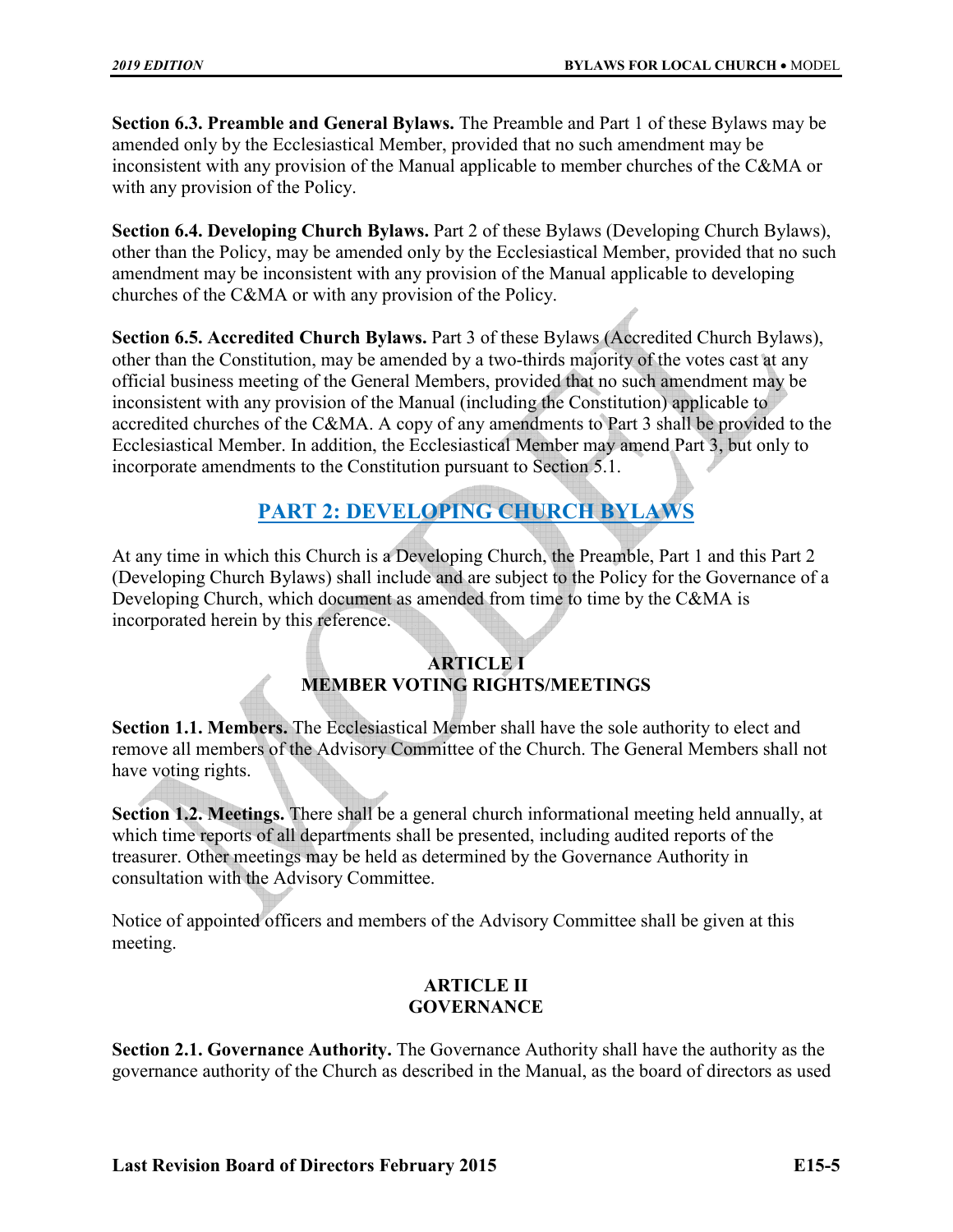in corporation law, and as the trustees if required by state law. As such the Governance Authority shall exercise all legal rights and authority for the Church.

The Governance Authority shall consist of those individuals chosen and appointed by the Ecclesiastical Member. They shall hold meetings when determined to be necessary or required by law.

**Section 2.2. Advisory Committee.** An Advisory Committee, appointed by the Governance Authority, shall consist of a secretary, treasurer, assistant treasurer, and elders as qualified along with the District appointed pastor. They shall be amenable to the Governance Authority. They shall hold monthly meetings for prayer and business, and shall report to the Governance Authority and District monthly or as either may otherwise direct.

Where there is a mother church or a cluster of sponsoring churches, the Governance Authority may choose to form the Advisory Committee in conjunction with the sponsoring church or churches.

The Advisory Committee shall determine where funds of the Church shall be kept. They shall provide for proper archiving of all Church records: legal, financial, minutes, and annual reports. The Advisory Committee shall present an annual budget, approved by the Governance Authority, at the annual informational church meeting.

**Section 2.3. Elders.** Provided there are men meeting the biblical requirements for eldership, a committee of no less than two lay elders shall be appointed by the Governance Authority. The Governance Authority may in its sole discretion remove any elder at any time.

The elders shall assist the pastor in leadership and oversight of the spiritual ministries of the Church.

**Section 2.4. Elder Committees.** The Elders shall, with the pastor and the district superintendent, constitute the Committee on Discipline, in accordance with the *Uniform Policy on Discipline, Restoration, and Appeal of The Christian and Missionary Alliance* (see *Manual*), and the Committee on Membership.

#### **ARTICLE III OFFICERS**

**Section 3.1. General.** The officers of the Church shall consist of the following who, with the exception of the pastor, shall be appointed annually by the Governance Authority.

- Pastor
- Secretary
- Treasurer
- Assistant Treasurer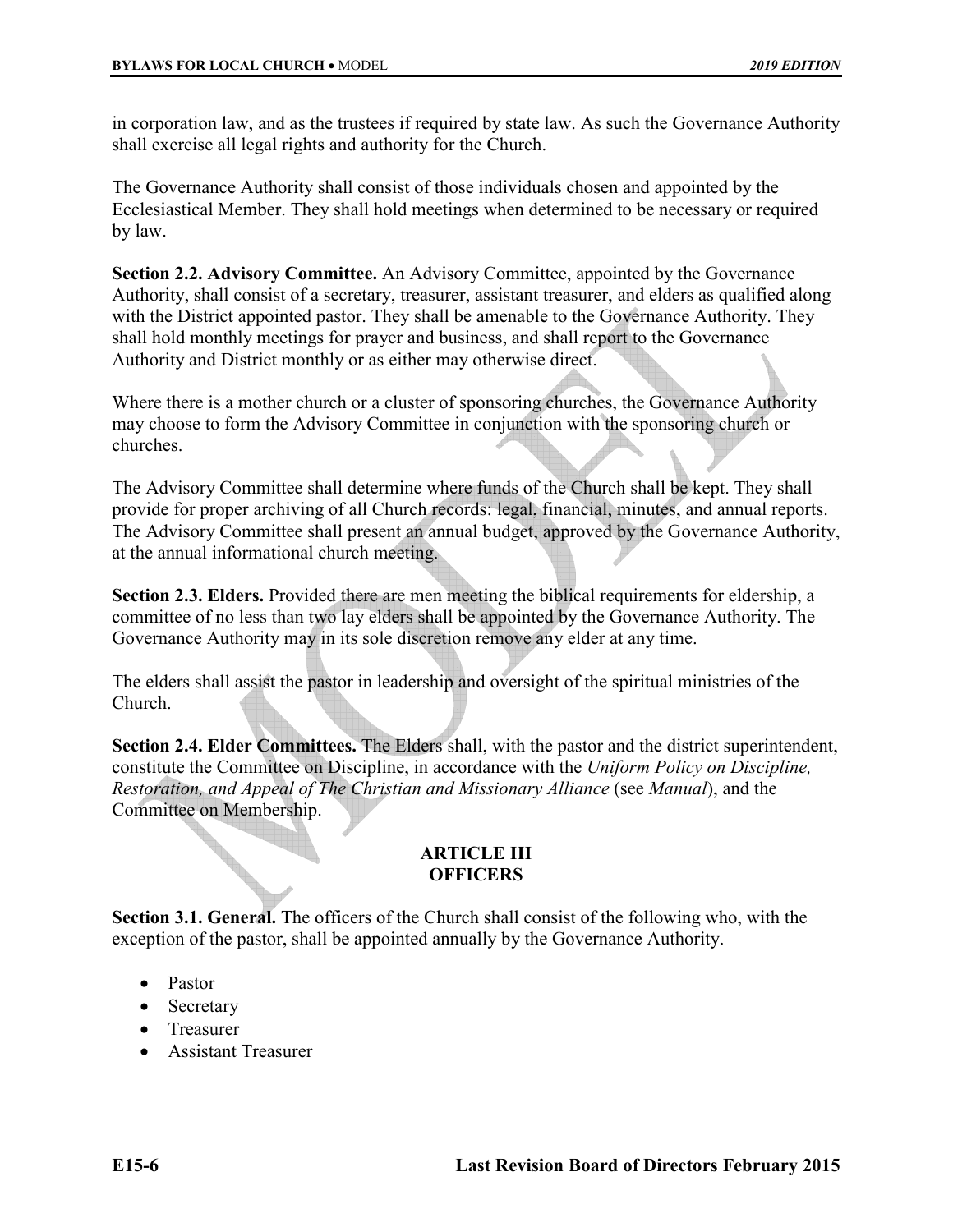All officers shall meet biblical standards of leadership as determined by the Governance Authority. The Governance Authority may in its sole discretion remove any officer, with the exception of the pastor, at any time.

**Section 3.2. Pastor.** The pastor of the Church shall be appointed by the District in consultation with the Advisory Committee.

He shall report regularly to and consult with the District.

The pastor shall have general oversight of the work of the Church and shall be the chief executive officer of the Church.

He shall be chairman of an annual church informational meeting, the Advisory Committee, and a member ex-officio of all committees.

When the Church has no pastor, the district superintendent or another individual designated by the District shall be the chief executive officer and have the oversight of the work. The Governance Authority shall appoint an interim chairman of the Advisory Committee who shall preside at the business meetings.

The pastor may resign from the Church by giving due written notice of his intentions to the district superintendent. The district superintendent in consultation with the District Executive Committee may remove the pastor.

The Governance Authority, in consultation with the Advisory Committee, shall determine the pastor's support within the context of the Church's annual budget.

**Section 3.3. Secretary.** The secretary shall keep the minutes of the Governance Authority and Advisory Committee meetings and the general membership roll. Copies shall be given to the pastor and the District.

**Section 3.4. Treasurer.** The treasurer shall be responsible for safeguarding Church assets and analyzing Church programs that have financial ramifications.

The treasurer shall be responsible for overseeing the deposit of all counted moneys of the Church and for the payment all bills on order of the Advisory Committee.

The treasurer shall be responsible to ensure proper records of all transactions are kept and a record of receipts is maintained. He shall be responsible for the preparation of a monthly and annual report showing all income, expenditures, and account balances and distribute this report to the Advisory Committee and the District.

The treasurer shall be responsible for the disbursement of missionary and district moneys to the treasurers of the C&MA at the National Office and District Office on or before the  $10<sup>th</sup>$  of the following month.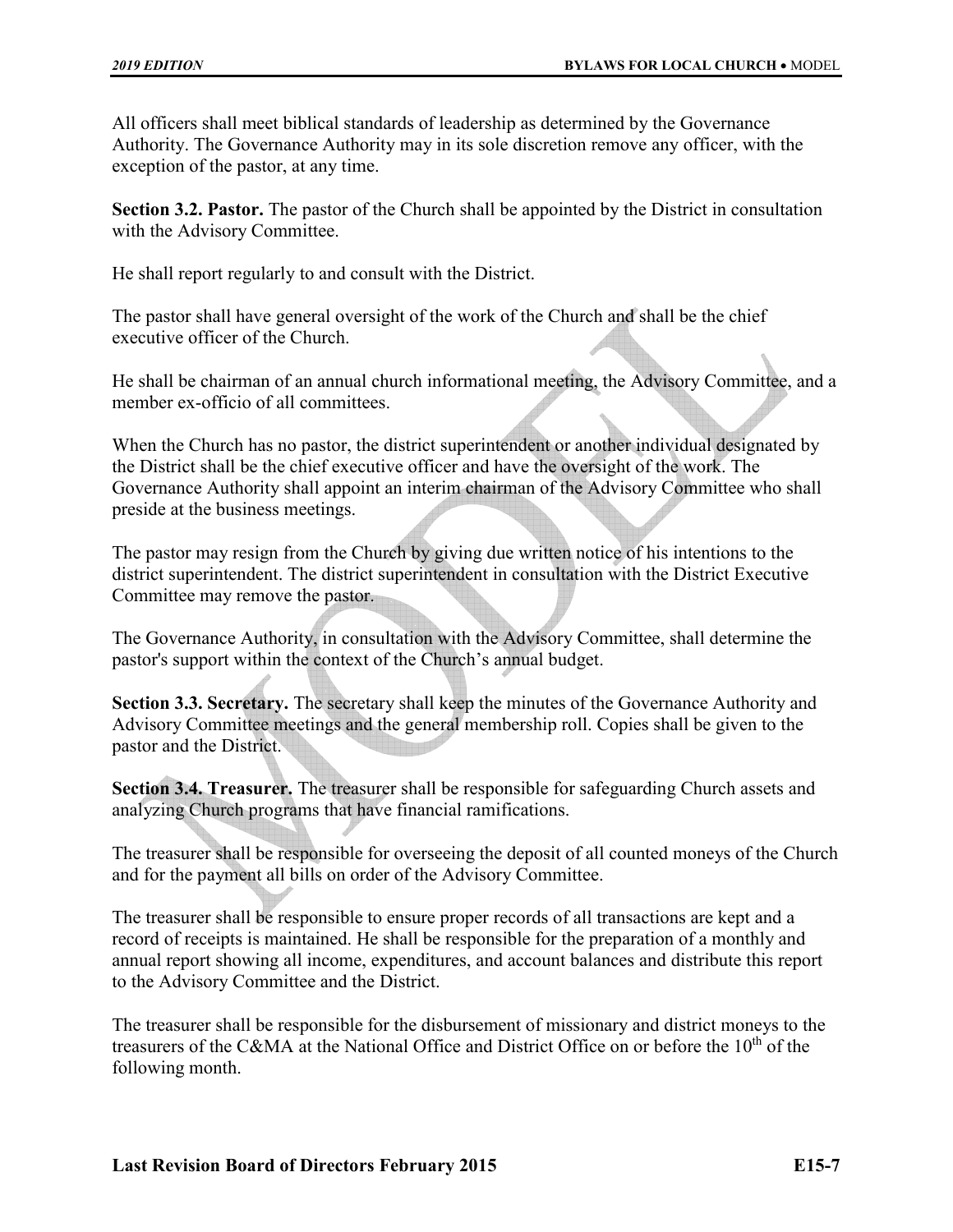**Section 3.5. Assistant Treasurer.** An assistant treasurer shall be appointed who shall ensure that all moneys of the Church are counted. This should be done together with another general member or through two general members appointed by the Advisory Committee.

The assistant treasurer shall keep a separate record of all income and shall prepare and present individual receipts to donors.

The assistant treasurer shall lead in the preparation of an annual Church budget projecting both income and expenses. He shall be assisted by the treasurer and pastor.

The assistant treasurer shall have the authority and shall carry out the responsibilities delegated to him by the treasurer.

## **ARTICLE IV MISCELLANEOUS**

**Section 4.1. Missions.** A Missions Conference shall be held annually for the promotion and support of the worldwide work of The Christian and Missionary Alliance. The Church shall from inception participate in the worldwide missions of The Christian and Missionary Alliance and the support of the Great Commission Fund. Gifts shall each month be forwarded to the Treasurer of The Christian and Missionary Alliance at the National Office.

**Section 4.2. Committees and Organizations.** Committees and organizations, as described in the Manual, may be established by the Advisory Committee as the need arises unless otherwise specifically provided for in these bylaws. Such committees and organizations shall not have authority to act on behalf of the Church, except to the extent expressly provided for by action of the Governance Authority.

**Section 4.3. Records.** The official records of all offices of the Church and all its departments are the property of the Church. Copies of the official records shall be given to the District upon request. In the event of the death or resignation of an incumbent officer, or upon the appointment of a successor, the records shall be passed on to the newly appointed officer. All records shall be kept in a secure repository selected by the Advisory Committee.

**Section 4.4. Audit.** All financial records shall be examined annually or at more frequent intervals on order of either the Advisory Committee or Governance Authority. At least two persons, none of whom is a financial officer or a Church staff member, shall be appointed by the Advisory Committee to conduct the examination. They shall follow procedures set forth in the current edition of the *Finance Manual for Alliance Church Treasurers (and Pastors)*. The Advisory Committee shall authorize actions to conform to additional audit standards that may be required by the jurisdiction in which the Church is located.

**Section 4.5. Property.** The Church may acquire, own, dispose of, improve, encumber, and convey property, real and personal, for Church purposes, in conformity with the laws of the state where the property is situated. The Church shall hold all of its real and personal property in trust for the District and the C&MA. All of the Church's real and personal property shall be subject to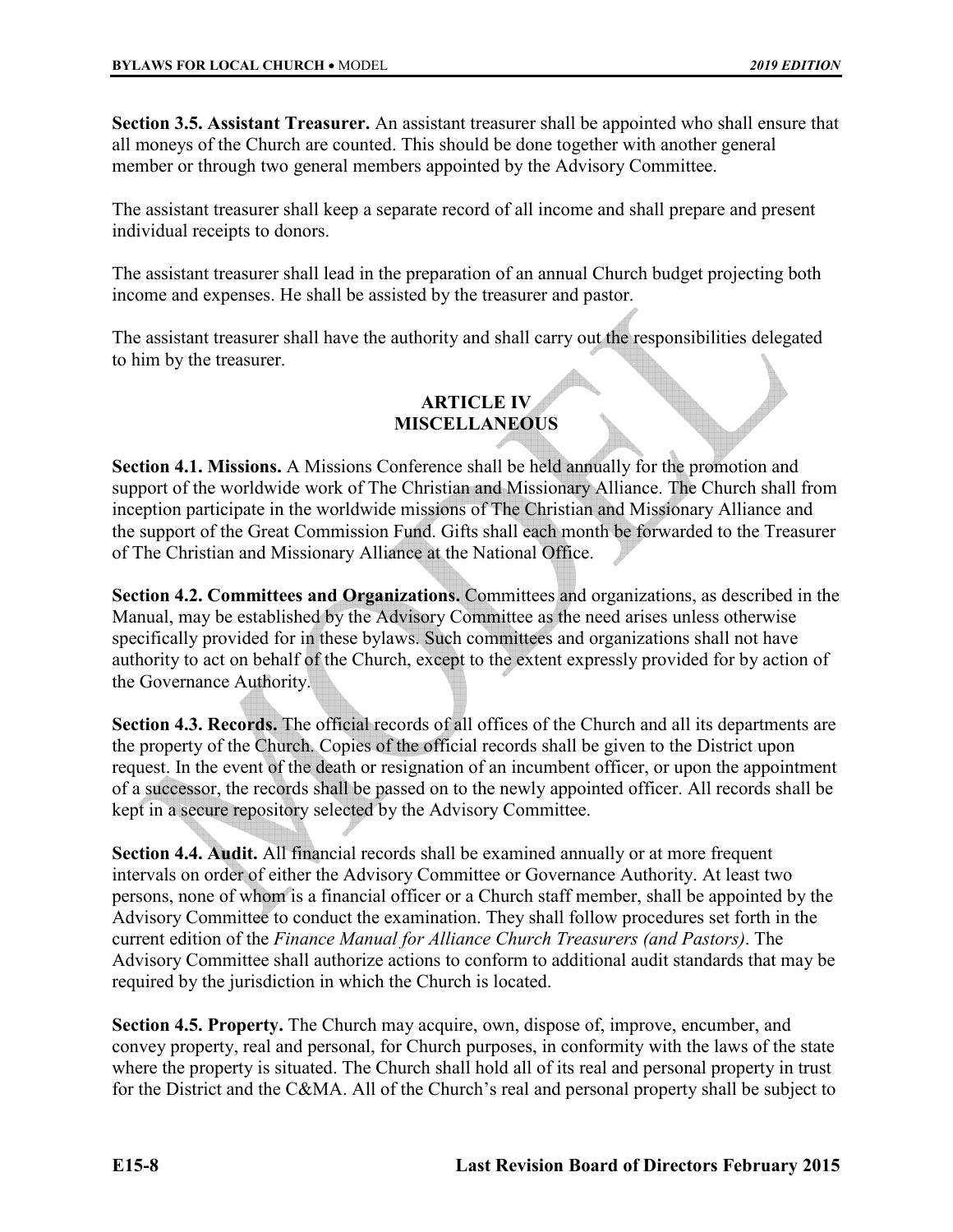the applicable property reversion provisions in the Manual. The Church shall not encumber any of its property or incur any debt without the prior written consent of the District.

#### **ARTICLE V CHURCH SPECIFIC DEVELOPING CHURCH BYLAWS**

The Ecclesiastical Member may adopt and amend additional Developing Church bylaws specifically for the governance and operation of the Church, provided that all such additional Developing Church bylaws must be consistent with any provision of the Manual applicable to developing churches of the C&MA and with the Policy. The Advisory Committee may recommend changes or additions to the Ecclesiastical Member for adoption.

## **PART 3: ACCREDITED CHURCH BYLAWS**

When this Church is an Accredited Church, the Preamble, Part 1 and this Part 3 (Accredited Church Bylaws) shall include and are subject to the Uniform Constitution for Accredited Churches of The Christian and Missionary Alliance (the "Constitution"), which document as amended from time to time in accordance with the Manual is incorporated herein by this reference.

The Constitution has been framed and adopted by the General Council, the denomination's highest governing body. The accredited churches of The Christian and Missionary Alliance have participated in this process through their authorized delegates. The Church, in accordance with the Constitution and in a manner that is consistent with the Bylaws of The Christian and Missionary Alliance, has formulated these bylaws so as to carry out its ministry appropriately and efficiently.

#### **ARTICLE I MEMBER VOTING RIGHTS**

**Section 1.1. Ecclesiastical Member.** The Ecclesiastical Member shall not have the right to vote for elected members of the governance authority.

**Section 1.2. General Members.** General Members shall have the authority to elect and remove all members of the governance authority of the Church, except for senior pastor, in accordance with the Constitution.

#### **ARTICLE II MEMBER MEETINGS**

**Section 2.1. Meetings.** On general Church matters in which no legal questions are involved, it is understood that all General Members in good and regular standing who have reached the age of 16 years are entitled to vote, but in matters involving titles of property or legal procedure, the laws of the state determine the age at which members are eligible to vote.

#### **Section 2.2. Annual Meeting.**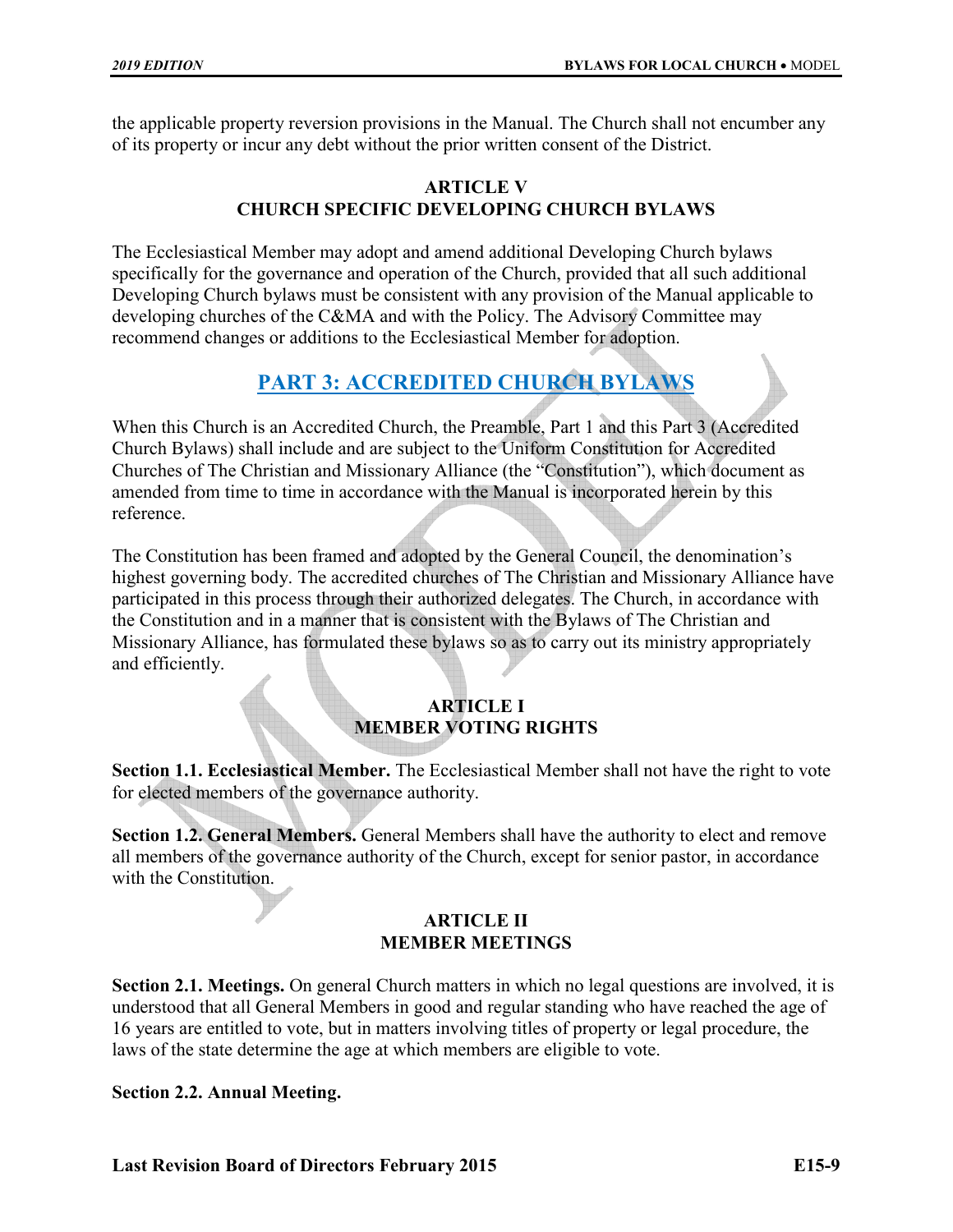- a) The Annual Meeting shall be held of each year. The actual time and location shall be determined by the governance authority. The governance authority also shall have the authority to change this in a given year when necessary.
- b) Annual Reports are to be submitted by the Pastor(s), governance authority through the secretary, treasurer, Audit Committee chairman, and others deemed necessary by the members. The members shall give the governance authority direction to determine the method of reporting.
- c) Those elected at the Annual Meeting shall be the elders, secretary, treasurer, assistant treasurer, and any other members of the governance authority (except for the Senior Pastor) as determined in these bylaws. All other positions shall be determined by the governance authority, who shall appoint persons to those positions. This authorization does not apply to other positions that may become necessary and require election by constitutional authority.

**Section 2.3. Special Church Meetings.** All special business meetings of the members shall be held in accordance with state law. At a minimum such meetings shall be called at least two Sundays prior to the meeting and notice of same shall be publically announced either orally or in writing for two consecutive weeks.

**Section 2.4. Authority.** Roberts Rules of Order shall govern all matters of Church business unless the governance authority adopts the use of another form of rules of order for governing matters.

**Section 2.5. Quorum.** A quorum of any properly called church business meeting shall consist of those members who are present.

#### **ARTICLE III GOVERNANCE AUTHORITY**

**Section 3.1. General.** The governance authority shall conduct the affairs of the Church between annual meetings and shall be amenable to the membership and the district superintendent as constitutionally defined. The Church governance structure, as provided for in Section 3.2, is in accordance with the governing documents of The Christian and Missionary Alliance, the responsibilities of elders as defined in the Manual, the bylaws of the district, and the laws of the state. The members of the governance authority shall satisfy the scriptural standards for church leadership and shall be members of the Church.

The senior pastor shall be chairman or, at his request, the governance authority shall elect an elder as chairman. An elder also shall be elected as vice chairman. Meetings shall be held for prayer and business, and abbreviated minutes shall be reported to the Church as the Church may decide. Special meetings may be called by the chairman or by written request of one-half of the governance authority membership. All officers, committees, and organizations except the Nominating Committee are amenable to the collective oversight of the elders.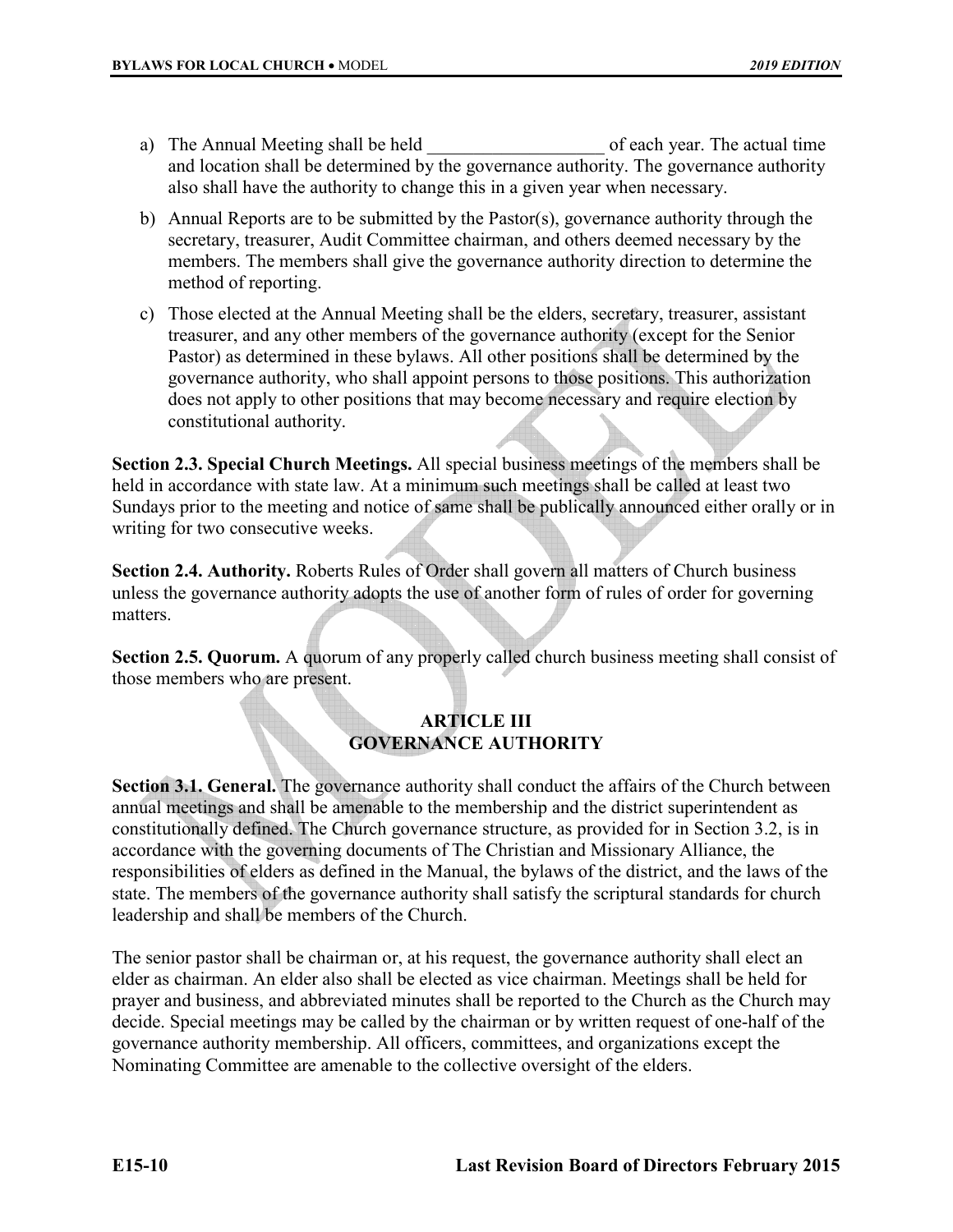#### **Section 3.2. Governance Structure.**

#### *Choice 1: Single Board System with all Elders*

The governance authority of the Church shall be known as the Board of Elders. The number serving as the Board of Elders shall be at least five, including the senior pastor. The Board of Elders shall consist of the senior pastor and the following: Secretary, Treasurer, Assistant Treasurer, and one or more members at large. All positions are to be filled by elders.

The qualifications for elders are set out in 1 Timothy 3:1–13 and Titus 1:6–9. Further, each must be an active member of the Church.

The duties of leaders are set forth in the Constitution, these bylaws, and position descriptions adopted by the Board of Elders.

A quorum for the legal conduct of business shall be two-thirds of the board membership.

#### *Choice 2: Single Board System with a Majority of Elders*

The governance authority of the Church shall be known as the Governing Board. The number serving as the Governing Board shall be at least five, including the senior pastor. The Governing Board shall consist of the senior pastor and the following: Secretary, Treasurer, Assistant Treasurer, and one or more members at large. At least two or more of the above positions are to be filled by an elder in order for there to be a majority of elders.

The qualifications for elders are set out in 1 Timothy 3:1–13 and Titus 1:6–9. Other members of the Governing Board are expected to maintain a lifestyle in keeping with the spirit and intent of these same references. Further, each must be an active member of the Church.

The duties of leaders are set forth in the Constitution, these bylaws, and position descriptions adopted by the Governing Board.

A quorum for the legal conduct of business shall be two-thirds of the board membership.

## *Choice 3: Two-Board System (Board of Elders and Board of Ministries)*

The governance Authority of the Church shall be known as the Board of Elders. Their work shall be supplemented by a Board of Ministries. The Board of Elders shall determine the responsibilities to be delegated, necessary level(s) of authority, and matters of accountability.

Board of Elders. The number serving as the Board of Elders shall be at least three including the senior pastor. The Board of Elders shall consist of the senior pastor and two or more elders. The senior pastor shall be the chairman.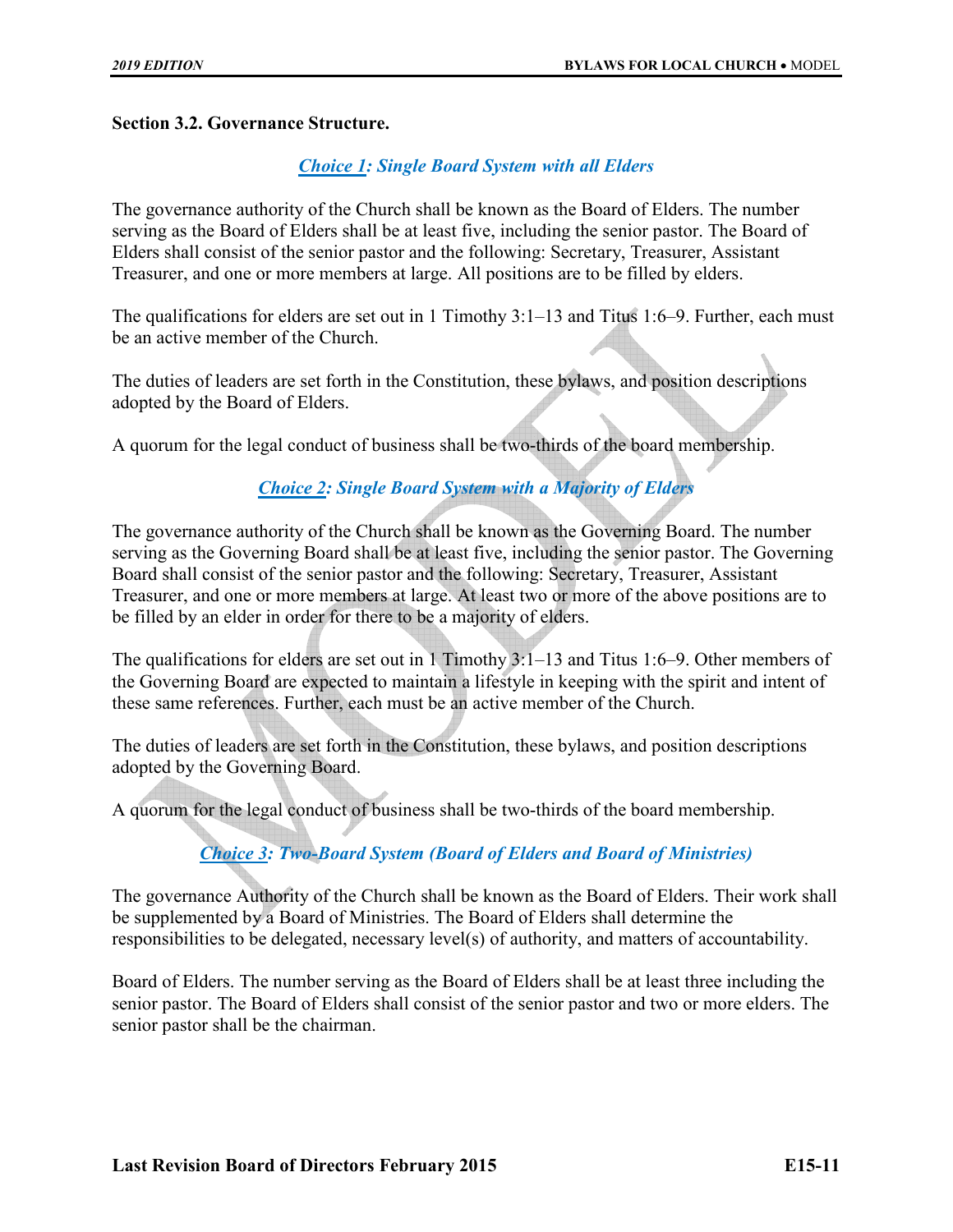Board of Ministries. The number serving as the Board of Ministries shall be at least five. The Board of Ministries shall consist of the secretary, treasurer, assistant treasurer, and two or more members at large. The Board of Elders shall appoint the chairperson from those elected.

The qualifications for elders are set out in 1 Timothy 3:1–13 and Titus 1:6–9. Members of the Board of Ministries are expected to maintain a lifestyle in keeping with the spirit and intent of these same references. Further, each must be an active member of the Church.

A quorum for the legal conduct of business by both Boards shall be two-thirds of the respective board members.

**Section 3.3. Removal.** In consultation with the district superintendent and the senior pastor, any officer or auxiliary official, except licensed pastoral staff, of the Church, whether elected at the Church annual meeting or appointed by the governance authority, or any individual member of the governance authority, may be removed by a two-thirds majority vote of the governance authority and the approval of the district superintendent if, in the judgment of the governance authority, the best interests of the Church will be served thereby.

### **ARTICLE IV OFFICERS**

The officers shall be members of the Church and shall satisfy the scriptural standards for church leadership. They shall consist of the following who, with the exception of the senior pastor, shall be elected at the annual meeting of the Church: senior pastor, secretary, treasurer, assistant treasurer and such other officers as may be required by state law.

## **ARTICLE V PASTORAL STAFF**

The governance authority shall not give consideration to any candidate for the pastoral staff without the approval of the district superintendent. Pastoral staff members shall be called by the governance authority and appointed by the district superintendent. The district superintendent shall suggest to the governance authority the names of such workers as in his judgment have proper qualifications for pastoral staff. Upon appointment by the district superintendent, a pastoral staff member and spouse shall be members of the Church. Pastoral staff include all those whose position calls for licensing as an "official worker," as defined in the Manual*.* 

Any member of the pastoral staff may resign from the Church by giving due notice of this intention to the district superintendent and the governance authority. The governance authority may, in conjunction with the district superintendent, ask for the resignation of any member of the pastoral staff. Before such action is taken, the governance authority and that member shall follow the guidelines as prescribed by the district superintendent. The district superintendent, with the approval of the District Executive Committee, shall have the authority to remove or transfer a member of the pastoral staff when the governance authority is in disagreement or whenever circumstances make such removal or transfer advisable.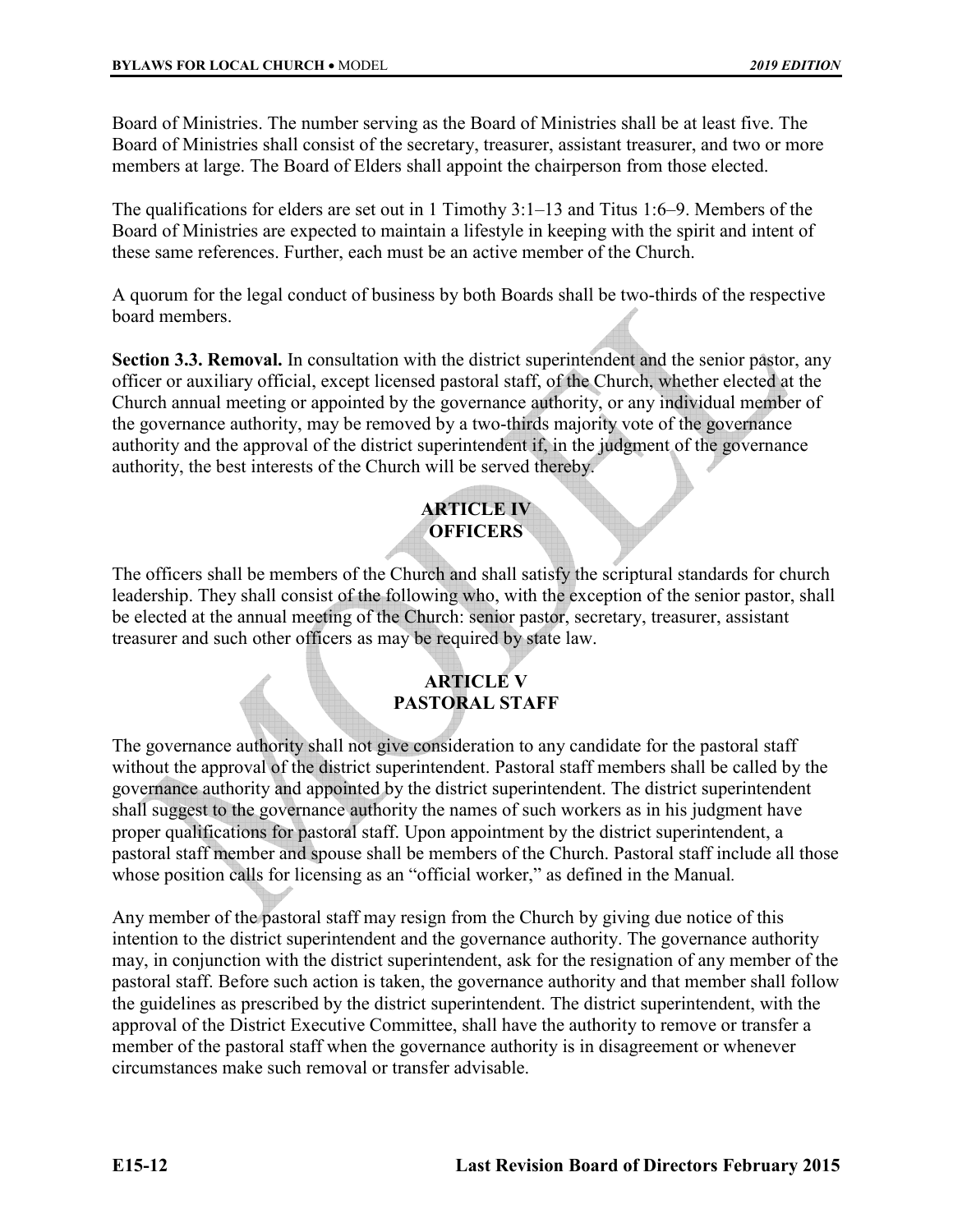#### **ARTICLE VI DUTIES OF CHURCH OFFICERS**

**Section 6.1. Senior Pastor.** The senior pastor shall have oversight of the Church. He shall be chairman of the governance authority except as he may choose to proceed according to the provisions in Article 3. He shall preside at all regular or special meetings of the Church membership. He is a member ex officio of all Church committees and organizations. When the membership has no pastor, the chairman or vice chairman of the governance authority shall have oversight of the Church in conjunction with the district superintendent. The senior pastor shall be the president of the Church where such office is required by law.

**Section 6.2. Secretary.** The secretary shall keep the minutes of membership meetings and conduct the correspondence of the Church as directed by the governance authority. The secretary shall attend and keep minutes of other meetings including the governance authority meetings.

**Section 6.3. Treasurer.** The treasurer shall be responsible to oversee the receipt of all monies of the Church and shall be responsible to ensure the payment of all bills on the order of the governance authority, the keeping of proper book records of all transactions, and the filing of canceled vouchers and receipts for payments made. The governance authority shall determine where funds of the Church shall be kept. No offerings shall be solicited from the membership except upon approval of the governance authority.

**Section 6.4. Missionary Treasurer.** The missionary treasurer shall account for all missionary monies and oversee the forwarding of the same to the treasurer of The Christian and Missionary Alliance on or before the tenth of the following month.

**Section 6.5. Assistant Treasurer.** The assistant treasurer shall, with another person or through two other persons appointed by the governance authority, be responsible to ensure all monies are counted and to keep a separate record of all receipts. The assistant treasurer shall be empowered to issue receipts to the donors.

#### **ARTICLE VII COMMITTEES AND ORGANIZATIONS**

**Section 7.1. Elders.** The Church shall have elders elected at the annual meeting of the membership. The call of Christ the Chief Shepherd to men to serve as elders is both discerned and confirmed by the Church membership. Elders shall therefore be male members of the Church. The pastor and the other elders are the highest level of servant leadership in the Church. As undershepherds, elders shall serve with the senior pastor to oversee both the temporal and spiritual affairs of the local church in order to accomplish Christ's mission. They shall constitute the Committee on Membership. They shall be the Committee on Discipline in accordance with the Manual. All officers, committees, and organizations except the Nominating Committee are amenable to the collective oversight of the elders through the governance authority.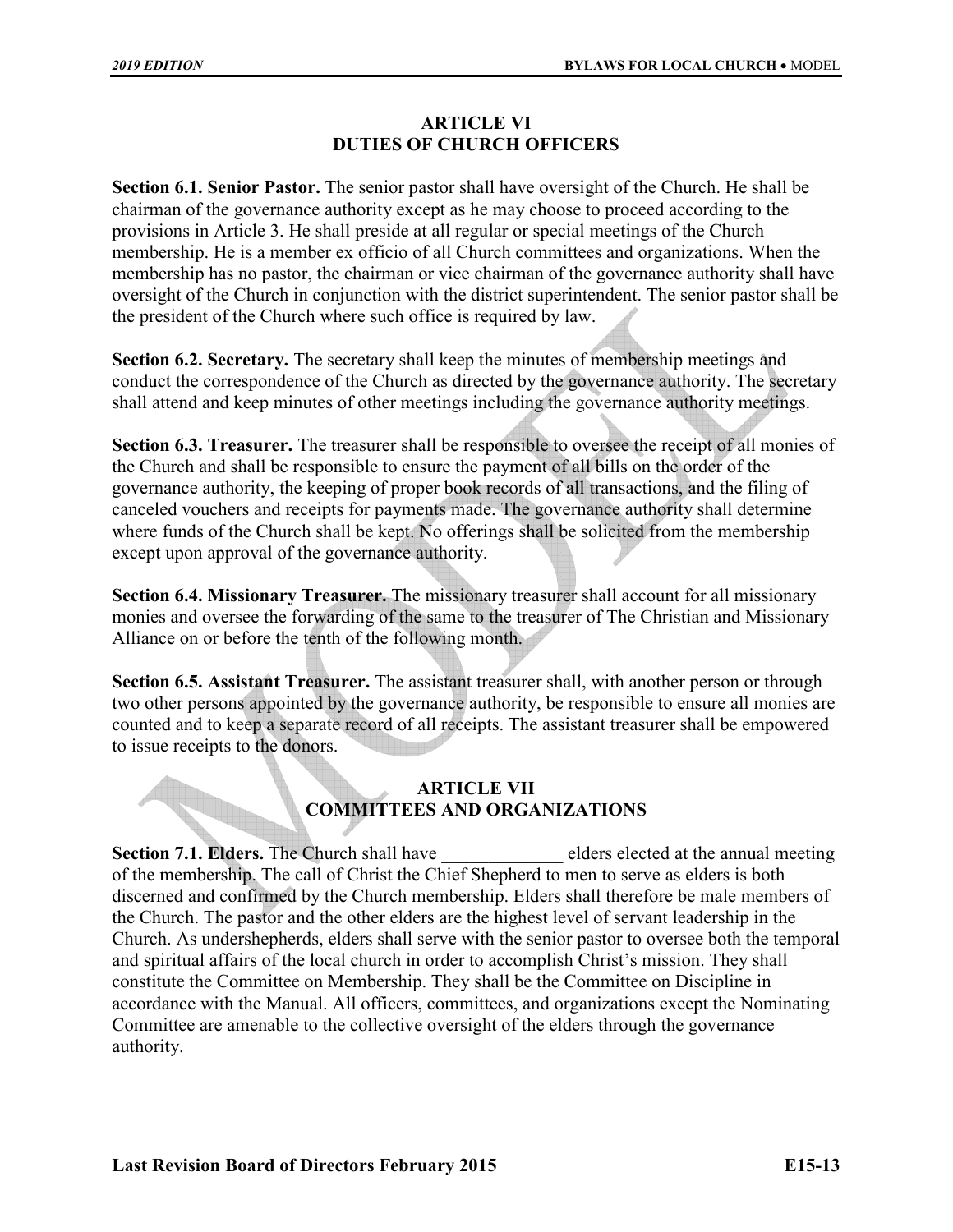**Section 7.2. Deacons.** The Church shall have deacons (elected at the annual meeting of the membership/appointed by the governance authority). The deacons shall be members of the Church. The deacons shall have charge of those ministries and charities of the Church as determined by the governance authority, receive offerings for such purposes and dispense the same, and make monthly reports as directed. Where there are no deacons, the governance authority shall assume responsibility for their ministries until such are elected or appointed.

**Section 7.3. Deaconesses.** The Church shall have **deaconesses** (elected at the annual meeting of the membership)/(appointed by the governance authority). Deaconesses shall be members of the Church and shall be appointed or elected as specified in the local church bylaws. The deaconesses shall have charge of those ministries as determined by the governance authority. Where there are no deaconesses, the governance authority shall assume responsibility for their ministries until such are elected or appointed.

**Section 7.4. Trustees.** If required by law, the Church shall have **the contract of the contract of the contract of the contract of the contract of the contract of the contract of the contract of the contract of the contra** (elected at the annual meeting of the membership/appointed by the governance authority). The trustees shall be members of the Church and may be appointed or elected as specified in the local church bylaws. Trustees shall have charge of those ministries and duties as determined by the governance authority, or the laws of the state in which the Church is located. Where there are no trustees, the governance authority shall assume responsibility for those ministries and duties until such are elected or appointed.

**Section 7.5. Alliance Women.** An Alliance Women ministry may be established in the local church. They shall be organized according to the Alliance Women's policies.

**Section 7.6. Committees and Organizations.** Additional committees and organizations may be established by the governance authority as the need arises unless otherwise specifically provided for in these bylaws. Such committees and organizations shall not have authority to act on behalf of the Church, except to the extent expressly provided for by action of the governance authority.

#### **ARTICLE VIII MISSIONS**

The Church shall participate in the worldwide missions and church planting ministries of The Christian and Missionary Alliance, and the support of the Great Commission Fund. The governance authority shall specify the means by which it purposes to mobilize members' involvement, including prayer, and recruitment of men and women for vocational ministry both at home and abroad. A Missions Conference or congregation-wide event for missions mobilization shall be held each year. Great Commission Fund gifts shall each month be forwarded to the Treasurer of The Christian and Missionary Alliance at the National Office.

#### **ARTICLE IX DISCIPLEMAKING MINISTRIES**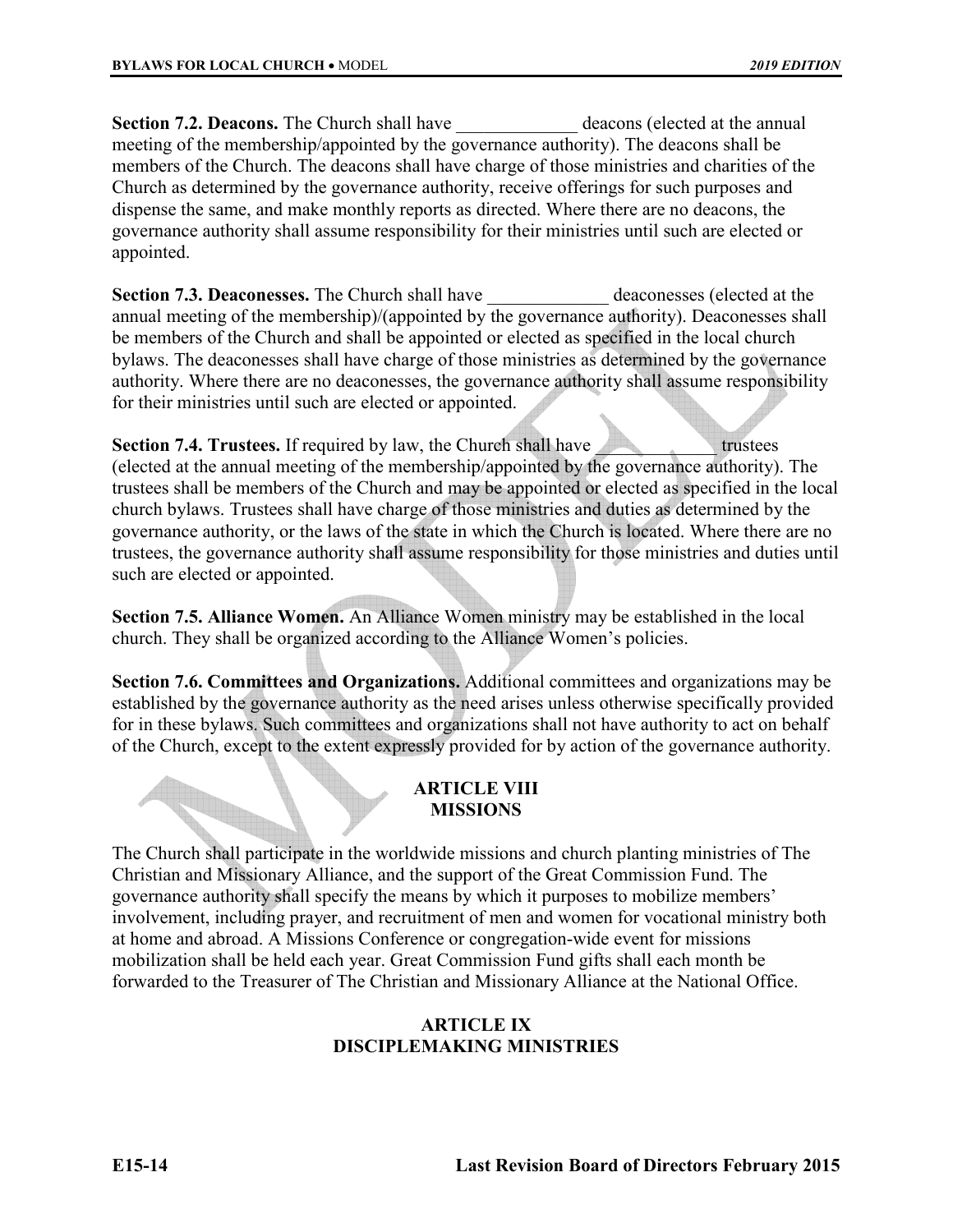A major ministry of the Church is making disciples of Jesus Christ. The disciplemaking process includes evangelism, building up believers, equipping workers, and multiplying leaders, among adults, youth, and children. The purpose of disciplemaking ministries is to bring people to a saving knowledge of Christ, teach biblical principles emphasizing missions and the centrality of Christ as Savior, Sanctifier, Healer, and Coming King, and equip people for evangelism and Christian service.

*Choice 1:* A committee (or team) of at least three persons, including leaders from Children's, Youth, and Adult ministries, shall be appointed (or elected) to assist the pastor (or pastoral staff) to oversee the disciplemaking (or educational) ministries of Church. The team will have a designated chairperson.

*Choice 2:* A Director of Disciplemaking Ministries may be appointed to oversee the disciplemaking ministries of the Church. He/she may serve as a member of the pastoral staff and be amenable directly to the senior pastor. An advisory team will be elected (or appointed) to assist the director in giving leadership to the congregation's disciplemaking ministries to children, youth and adults.

*Choice 3*: The disciplemaking ministries of this Church are led by a Children's Pastor/ Coordinator, Youth Pastor/Coordinator, and an Adult Ministries Pastor/Coordinator, each of whom oversee the disciplemaking ministries of their assigned age levels. They coordinate with each other as needed or directed, and are amenable to the pastor (or other designated member of the pastoral staff) and the Church governance authority.

## **ARTICLE X PROPERTY AND RECORDS**

**Section 10.1. Property.** The Church may acquire, own, dispose of, improve, encumber, and convey property, real and personal, for church purposes, in conformity with the laws of the state where the property is situated.

Real property may be purchased, sold, conveyed, exchanged, mortgaged, or encumbered only by order of the membership through the governance authority, in consultation with the district superintendent. In states where trustees are required, the order of the membership shall proceed through them.

**Section 10.2. Records.** The official records of all offices of the Church and all its departments are the property of the Church. Copies of the official records shall be given to the District upon request. In the event of the death or resignation of an incumbent officer, or upon the appointment of a successor, the records shall be passed on to the newly-appointed officer. All records other than current shall be kept in a secure repository selected by the Church governance authority.

**Section 10.3. Audit.** All financial records shall be examined annually or at more frequent intervals on order of the Church governance authority. At least three persons, none of whom is a financial officer or a Church staff member, shall be appointed by the governance authority to conduct the examination. They shall follow procedures set forth in the current edition of the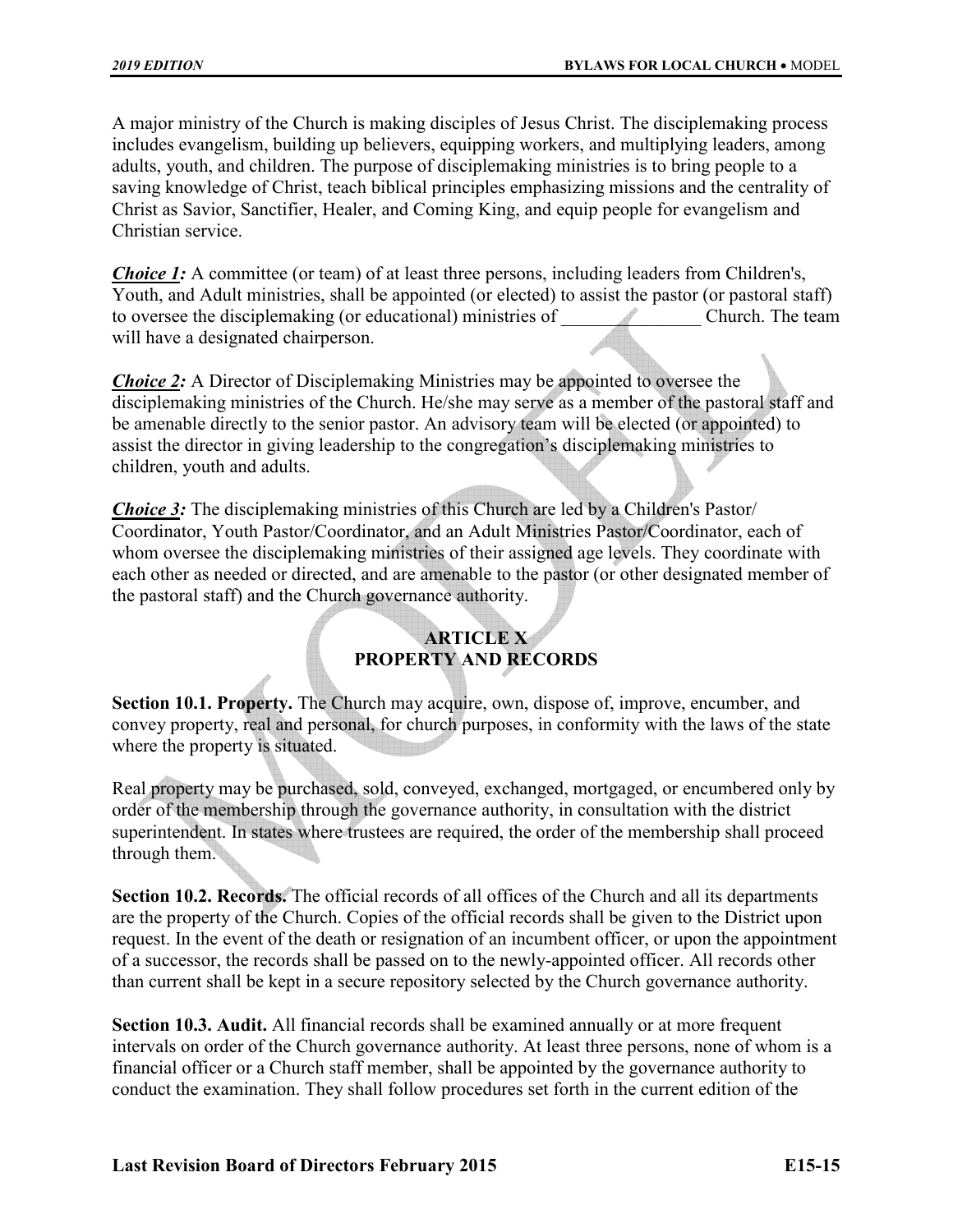*Finance Manual for Alliance Church Treasurers (and Pastors)*. The governance authority shall authorize actions to conform with additional audit standards that may be required by the jurisdiction in which the Church is located.

#### **ARTICLE XI NOMINATING COMMITTEE**

A Nominating Committee shall consist of the senior pastor, two members from the Church membership, selected by, but not necessarily from the governance authority, and two elected from the Church membership in a manner stipulated by the local church bylaws, at least one month prior to the annual meeting.

#### **ARTICLE XII NOMINATIONS/ELECTIONS**

**Section 12.1. Nominations.** In consideration of elections, the Nominating Committee shall present at least one name for each office to be filled. Other nominations may be made by the membership as stipulated in the church bylaws.

Any active member of the membership may nominate any person for an elected position according to the following:

- a. The member wishing to place the name in nomination will submit the name to the Nominating Committee in writing within the timeframe posted by the Nominating Committee.
- b. The Nominating Committee will satisfy itself that the person to be nominated meets the criteria of the Constitution and Bylaws for holding elected office.
- c. The Nominating Committee may consider the person to be nominated as their nominee if so desired. The Nominating Committee may also elect NOT to consider the person as their nominee.
- d. Once the Nominating Committee has completed its work and rendered its report, an Official Ballot will be prepared for use at the Annual Meeting. The Official Ballot will contain the names as presented for each position by the Nominating Committee. Further, those names presented by the membership that meet the required criteria will also be placed on the Official Ballot. However, they will be identified by an asterisk (\*) and an appropriate footnote explanation that they have been nominated by the membership.
- e. There will be no nominations received from the floor during the election process.

**Section 12.2. Elections.** The officers shall be elected by ballot at the annual meeting. Where only one name is presented, the ballot may be waived by unanimous vote.

**Section 12.3. General Council Lay Delegates.** In accordance with the Amended and Restated Constitution and Bylaws of The Christian and Missionary Alliance, an accredited church may send two lay delegates to represent the Church during the biennial General Council of The Christian and Missionary Alliance. Should the Church have 150 or more in voting membership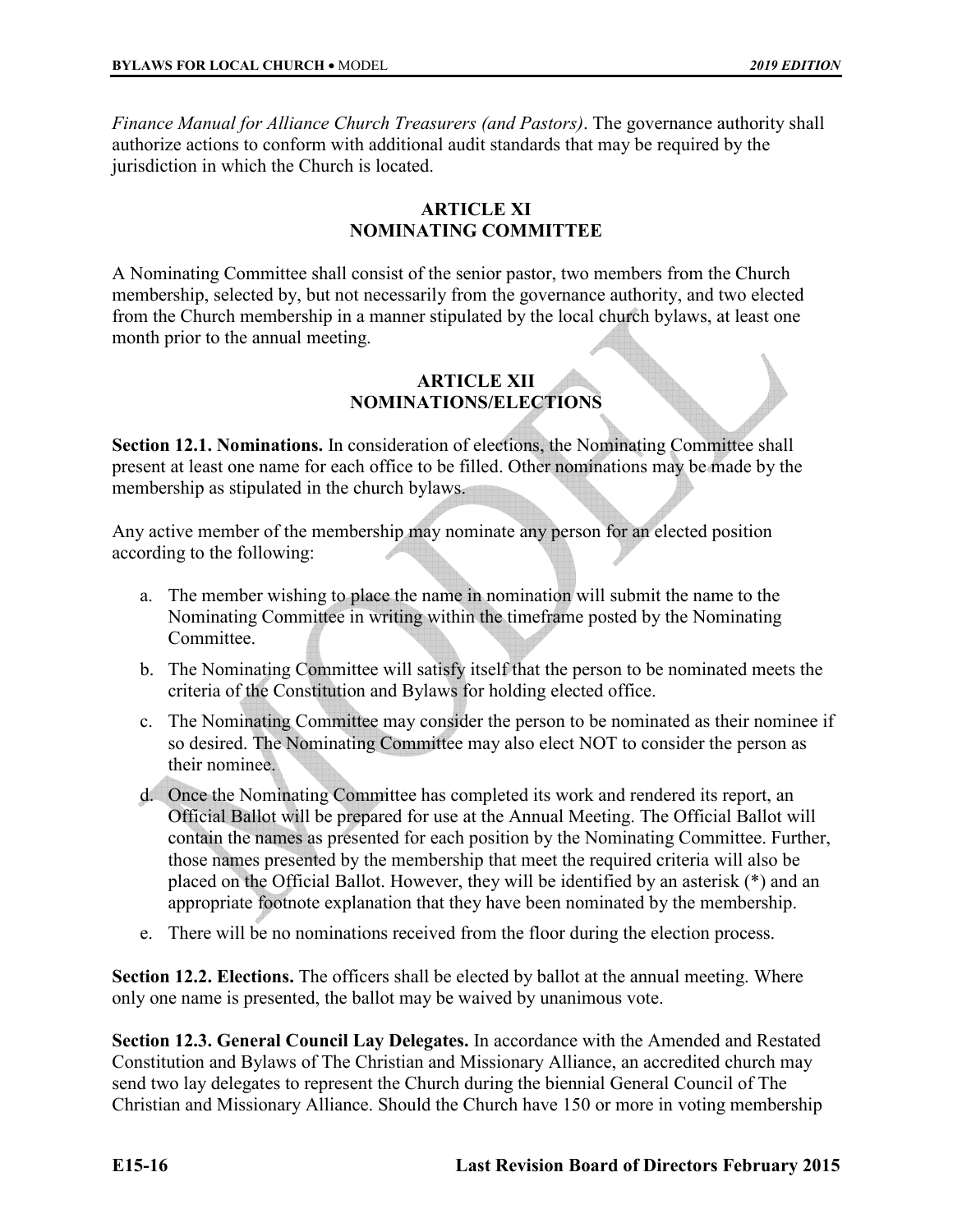$\overline{\phantom{a}}$  , which is a set of the set of the set of the set of the set of the set of the set of the set of the set of the set of the set of the set of the set of the set of the set of the set of the set of the set of th

(as reported in the most recent annual report of the church), the Church may send an additional delegate for each additional 100 voting members or fraction thereof. Lay delegates shall be appointed and certified in the following manner:

**Section 12.4. District Conference Lay Delegates.** In accordance with the Uniform Constitution for Districts of The Christian and Missionary Alliance, an accredited church shall be entitled to send two lay delegates to represent the Church during the District Conference. Should the Church have 150 or more in voting membership (as reported in the most recent annual report of the church), the Church may send an additional delegate for each additional 100 voting members or fraction thereof. Lay delegates shall be appointed and certified in the following manner:

#### **ARTICLE XIII REVERSION OF PROPERTY**

All of the corporation's real and personal property shall be subject to the applicable property reversion provisions in the Manual.

#### **ARTICLE XIV CHURCH-SPECIFIC ACCREDITED CHURCH BYLAWS**

The Church may adopt and amend additional church-specific accredited church bylaws pursuant to the Constitution by a two-thirds majority of the votes cast at any official business meeting of the General Members, provided that such additional bylaws are consistent with any provision of the Manual (including the Constitution) applicable to accredited churches of the C&MA and with these Bylaws. A copy of any additional church-specific accredited church bylaws shall be provided to the Ecclesiastical Member.